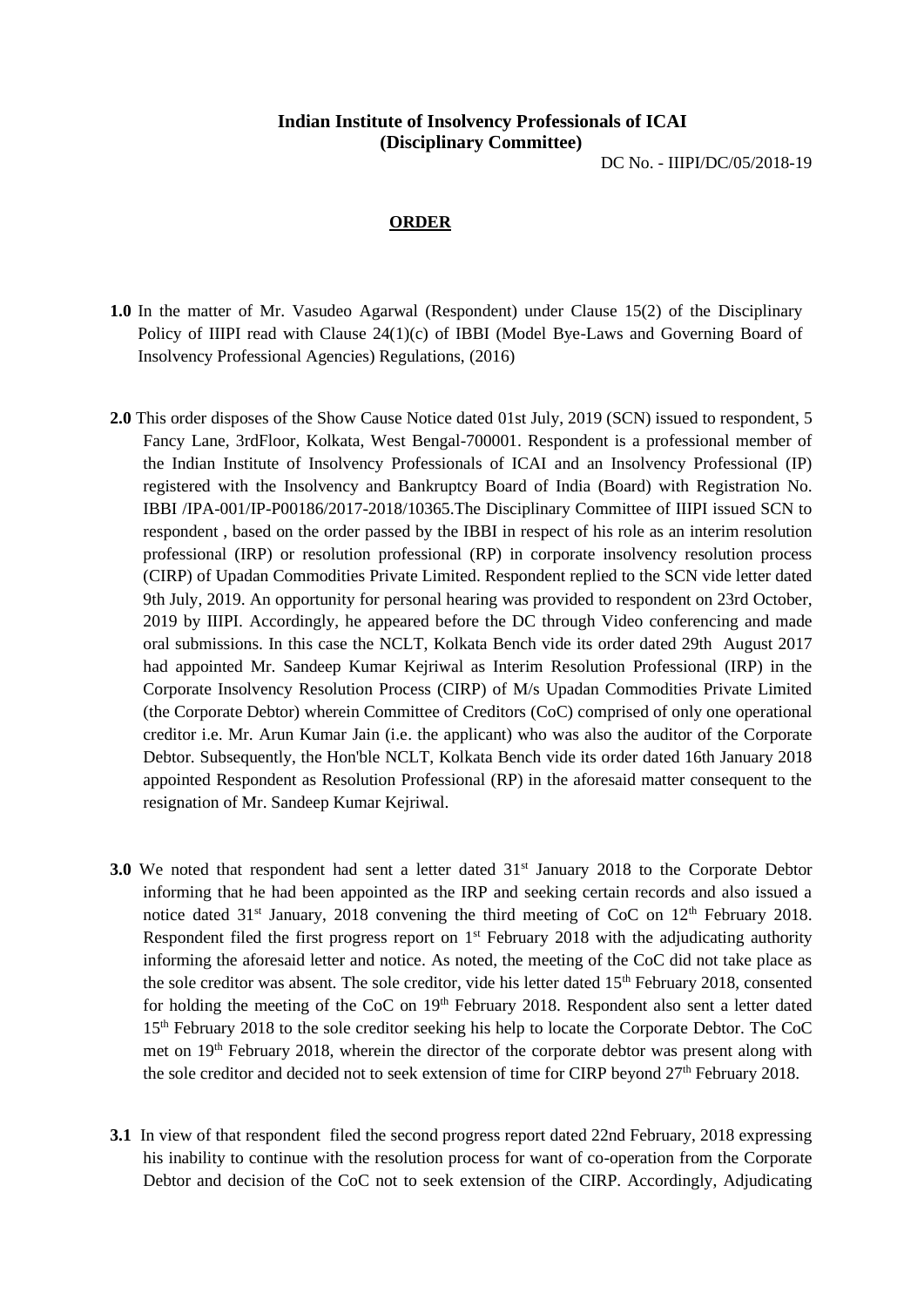Authority vide order dated 1<sup>st</sup> March, 2018, initiated the liquidation process of the Corporate Debtor and appointed respondent as the Liquidator. Respondent requested the NCLT not to appoint him as the liquidator for personal reasons, who was then being discharged after taking note of the progress report.

- **3.2** Allegation on the respondent here is that the Respondent did not take over the management of operations of the Corporate Debtor which is in contravention of the provisions of section 23 of the Code. Respondent in view of the above fact explained about the non-co-operative attitude of the Corporate Debtor, previous IRP, operational creditor etc., and the same was also brought before the Hon'ble NCLT vide progress report dated 22nd February 2018. Since RPs have been empowered under section 23(2) of the Code to exercise powers and perform duties as are vested or conferred on the IRP under section 20 of the Code. Committee noted that the Respondent should have filed an application to the Adjudicating Authority under section 19(2) of the Code for necessary directions, which he failed to do. Though respondent has explained the difficulties faced by him, he could have dealt with those difficulties/challenges in more efficient manner.
- **3.3** Another charge on the Respondent is that he failed to prepare information memorandum, appoint Registered valuers, publish Expression of Interest etc. which is in contraventions of the provisions of section 25(g) of the Code and Regulation 27 of the CIRP Regulations. Wherein the respondent denied the allegations and explained the difficulties faced by him while conducting the CIRP.
- **3.4** Committee noted that CIRP is a time bound process, failure to complete CIRP within the specified period may result in severe consequences to stakeholders. Section 23 of the Code mandates the resolution professional to conduct the entire CIRP and manage the operations of the corporate debtor during the CIRP period. The process entails preparation of Information Memorandum, access to relevant information, appoint registered valuers etc. Clause 13 of the Code of Conduct for IPs under the IBBI (Insolvency Professionals) Regulations, 2016 mandate an IP to adhere to the timelines specified in the Code and rules, regulations and guidelines thereunder for insolvency resolution. It also mandates an IP to take prompt decisions/steps for the timely discharge of his duties and each of the steps in a CIRP. Respondent as the resolution professional (RP) had a statutory duty to prepare information memorandum and to appoint registered valuers, to determine the fair value and the liquidation value of the corporate debtor. However, respondent failed to fulfill the statutory requirement as specified under the Code. Respondent should have taken pro-active steps to appoint such registered valuers failing in the same reflects his negligence in conducting the CIRP as per the law and therefore, have contravened the provisions of section 25(g) of the Code and Regulation 27 of the CIRP Regulations.
- **3.5** At the same time, the committee took note of the fact that the CIRP was required to close on 27-02-2018 but the appointment of the Respondent was confirmed on 16-01-2018 only after the lapse of 140 days. Thus, Respondent was required to complete the CIRP in remaining 40 days. Further, the CoC comprising of the sole operational creditor did not seek extension of the CIRP period this makes the task more challenging for IP.